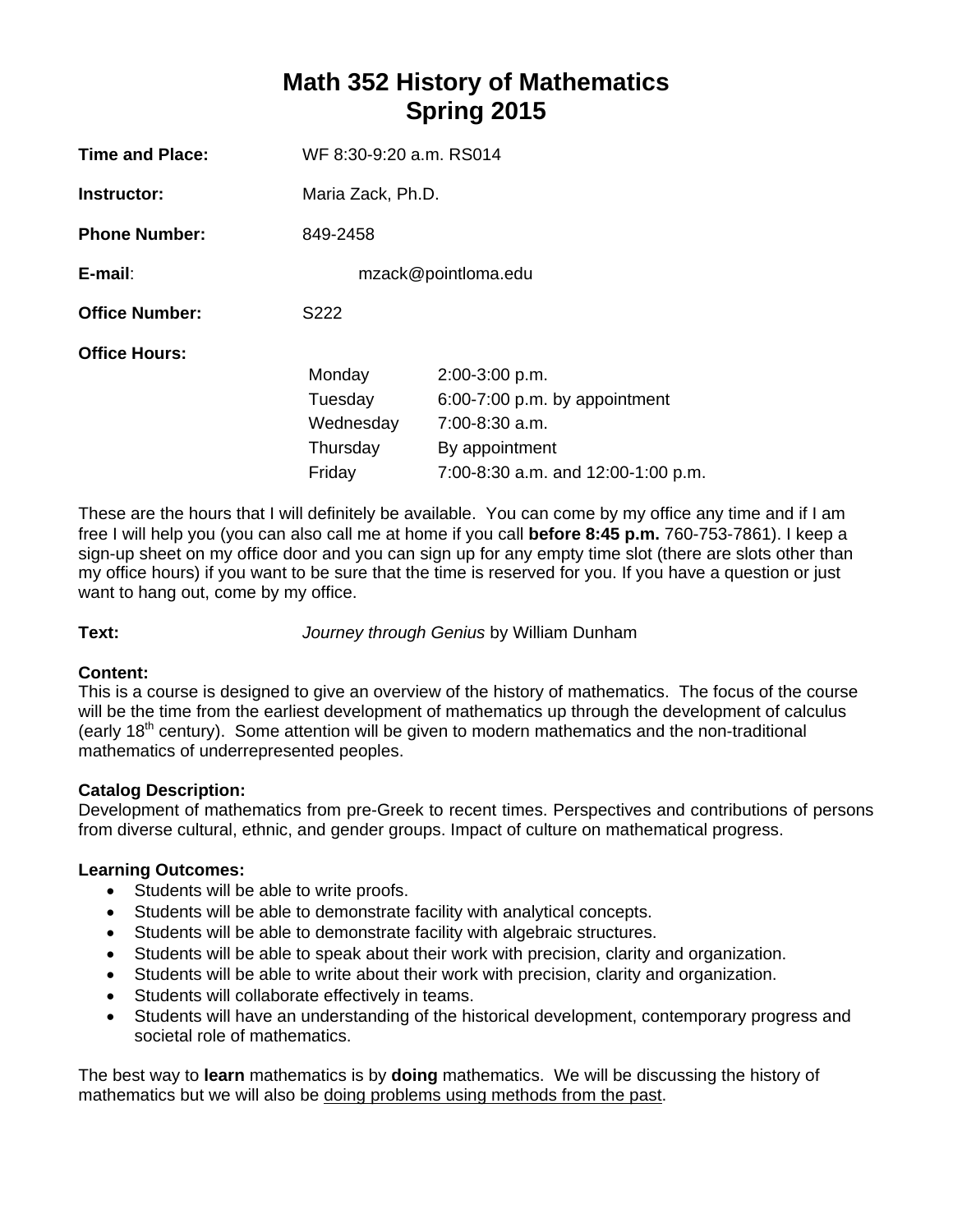# **Grading:**

Grades are based on the total number of points accumulated throughout the course. The points for each activity are:

| <b>Homework</b>      | 300  |
|----------------------|------|
| Mid-term Project     | 200  |
| Timeline             | 200  |
| <b>Final Project</b> | 300  |
| <b>Total Points</b>  | 1000 |

Approximate minimal points required to obtain a given grade are:

|   |             | В          |            |            |
|---|-------------|------------|------------|------------|
|   |             | (875, 900) | (775, 800) | (675, 700) |
|   | [925, 1000] | [825, 875] | [725, 775] | [625, 675] |
| - | [900, 925]  | [800, 825] | 1700, 725) | [600, 625] |

Note that scores of 599 or lower will result in an F.

## **Homework:**

Homework will be assigned each day at the end of class. All homework assigned in a week will be **due in class** the next Thursday. No late homework will be accepted except by prior arrangement or with a documented emergency. Homework assignments are posted in Canvas. The object of the homework is to learn how to do the problems so I expect to see calculations on your homework using the terminology and methods of the class and not just the answer. A random selection (the same for all people) of the problems will be graded on any homework assignment.

## **Mid-term Group Project:**

This project will focus on the period of 200-1400 AD. You will be asked to choose a particular mathematical topic to research and present. This project will be done in groups and your presentations will be approximately 5 minutes and will be given in class on the day listed in the schedule.

## **Timeline:**

Students will be required to create a "mathematical" timeline based on reading in the text and the midterm presentations. Each mathematical event/person should be recorded with a date and a one to two sentence summary of the event (e.g. "The Elements was published"). This timeline should also include at least five major events from general history for each century. If you stay on top of this and do it weekly, it should be no problem. The timeline will be due the last day of class.

#### **Final Project:**

You will be given a list of books of mathematical biographies and popular writing on mathematics. You will need to select one book, read it, write a paper on it and give a 5 minute presentation during the time of the final. **The final is WEDNESDAY MAY 5, 7:30-10:00 A.M.** 

#### **Final Exam: Date and Time**

The final exam date and time is set by the university at the beginning of the semester and may not be changed by the instructor. Only in the case that a student is required to take three exams during the same day of finals week is an instructor authorized to change the exam date and time for that particular student.

#### **Attendance:**

Attendance is expected at each class session. In the event of an absence you are responsible for the material covered in class and the assignments given that day.

Regular and punctual attendance at all classes in which a student is registered is considered essential to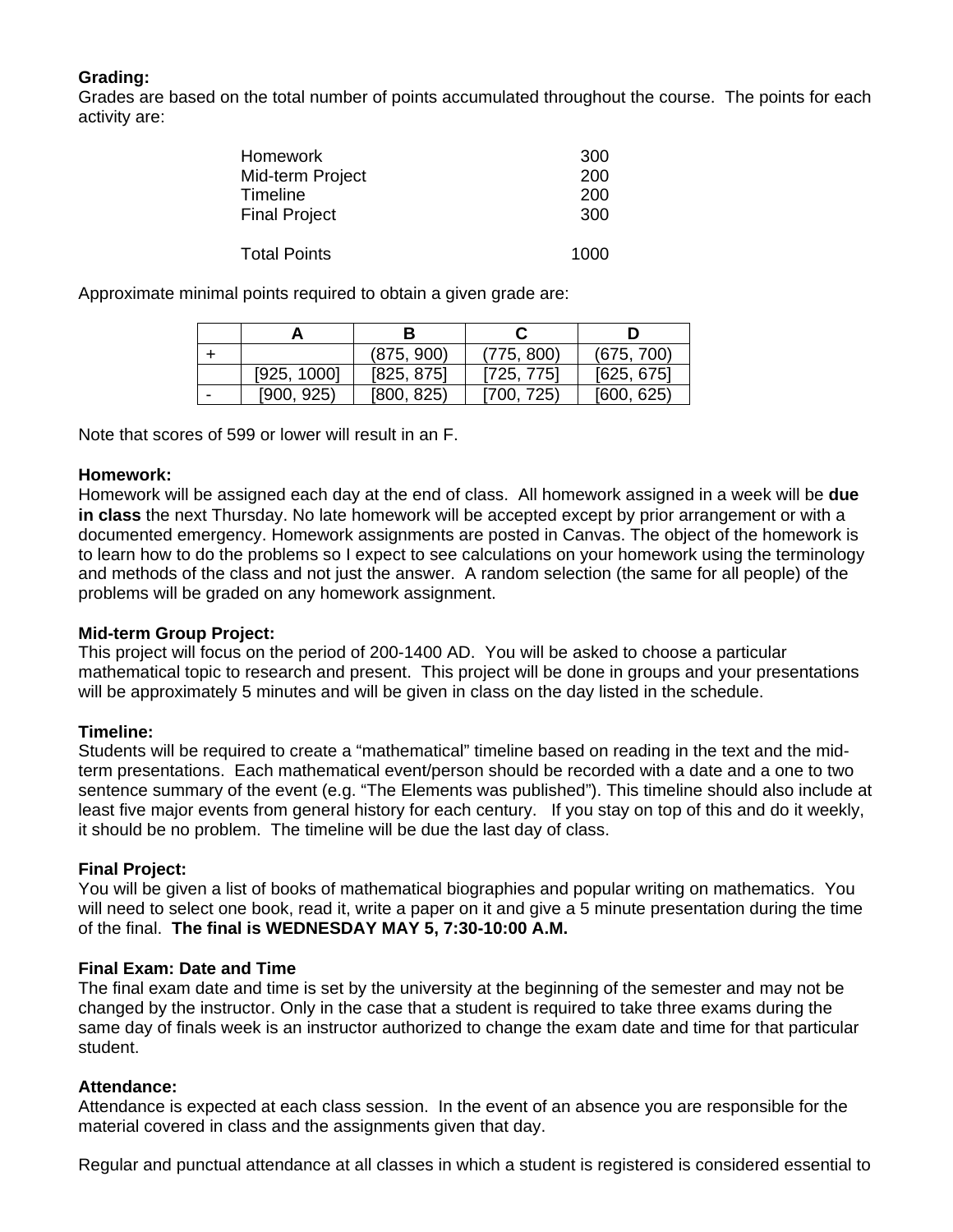optimum academic achievement. Therefore, regular attendance and participation in each course are minimal requirements to be met. There are no allowed or excused absences except as approved in writing by the Provost for specific students participating in certain university-sanctioned activities. Excused absences still count toward the 10%-20% limits, but allow students to make up work, quizzes, or tests missed as a result of a university-sanctioned activity. Activities of a unique nature, such as labs or other activities identified clearly on the syllabus, cannot be made up except in rare instances when instructors have given advanced, written approval for doing so. Whenever the number of accumulated absences in a class, for any cause, exceeds ten (10) percent of the total number of class meetings, the faculty member should send an e-mail to the student and the Vice Provost for Academic Administration (VPAA) warning of attendance jeopardy. If more than twenty (20) percent of the total number of class meetings is reported as missed, the faculty member or VPAA may initiate the student's de-enrollment from the course without further advanced notice to the student. If the date of de-enrollment is past the last date to withdraw from a class, the student will be assigned a grade of W or WF consistent with university policy in the Grading section of the catalog. There are no refunds for courses where a deenrollment was processed. For more details see the PLNU catalog:

http://catalog.pointloma.edu/content.php?catoid=14&navoid=1089#Class\_Attendance

## **Class Enrollment:**

It is the student's responsibility to maintain his/her class schedule. Should the need arise to drop this course (personal emergencies, poor performance, etc.), the student has the responsibility to follow through (provided the drop date meets the stated calendar deadline established by the university), not the instructor. Simply ceasing to attend this course or failing to follow through to arrange for a change of registration (drop/add) may easily result in a grade of F on the official transcript.

## **Academic Accommodations:**

While all students are expected to meet the minimum academic standards for completion of their courses as established by the instructors, students with special needs may require academic accommodations. At Point Loma Nazarene University, students requesting academic accommodations must file documentation with the Disability Resource Center (DRC), located in the Bond Academic Center. Once the student files documentation, the Disability Resource Center contacts the student's instructors and provides written recommendations for reasonable and appropriate accommodations to meet the individual needs of the student. This policy assists the university in its commitment to full compliance with Section 504 of the Rehabilitation Act of 1973, the Americans with Disabilities (ADA) Act of 1990, and ADA Amendments Act of 2008, all of which prohibit discrimination against students with special needs and guarantees all qualified students equal access to the benefits of PLNU programs and activities. For more details see the PLNU catalog:

http://catalog.pointloma.edu/content.php?catoid=14&navoid=1089#Academic\_Accommodations

Students with learning disabilities who may need accommodations should discuss options with the instructor during the first two weeks of class.

# **Academic Honesty:**

The Point Loma Nazarene University community holds the highest standards of honesty and integrity in all aspects of university life. Any violation of the university's commitment is a serious affront to the very nature of Point Loma's mission and purpose. Violations of academic honesty include cheating, plagiarism, falsification, aiding academic dishonesty, and malicious interference. The details of PLNU's meaning of each of these words can be found in the PLNU catalog at: http://catalog.pointloma.edu/content.php?catoid=14&navoid=1089#Academic\_Honesty

A student remains responsible for the academic honesty of work submitted in PLNU courses and the consequences of academic dishonesty beyond receipt of the final grade in the class and beyond the awarding of the diploma. Ignorance of these catalog policies will not be considered a valid excuse or defense. Students may not withdraw from a course as a response to a consequence.

A student who is caught cheating on any item of work will receive a zero on that item and may receive an "F" for the semester. See the PLNU Catalog for a further explanation of the PLNU procedures for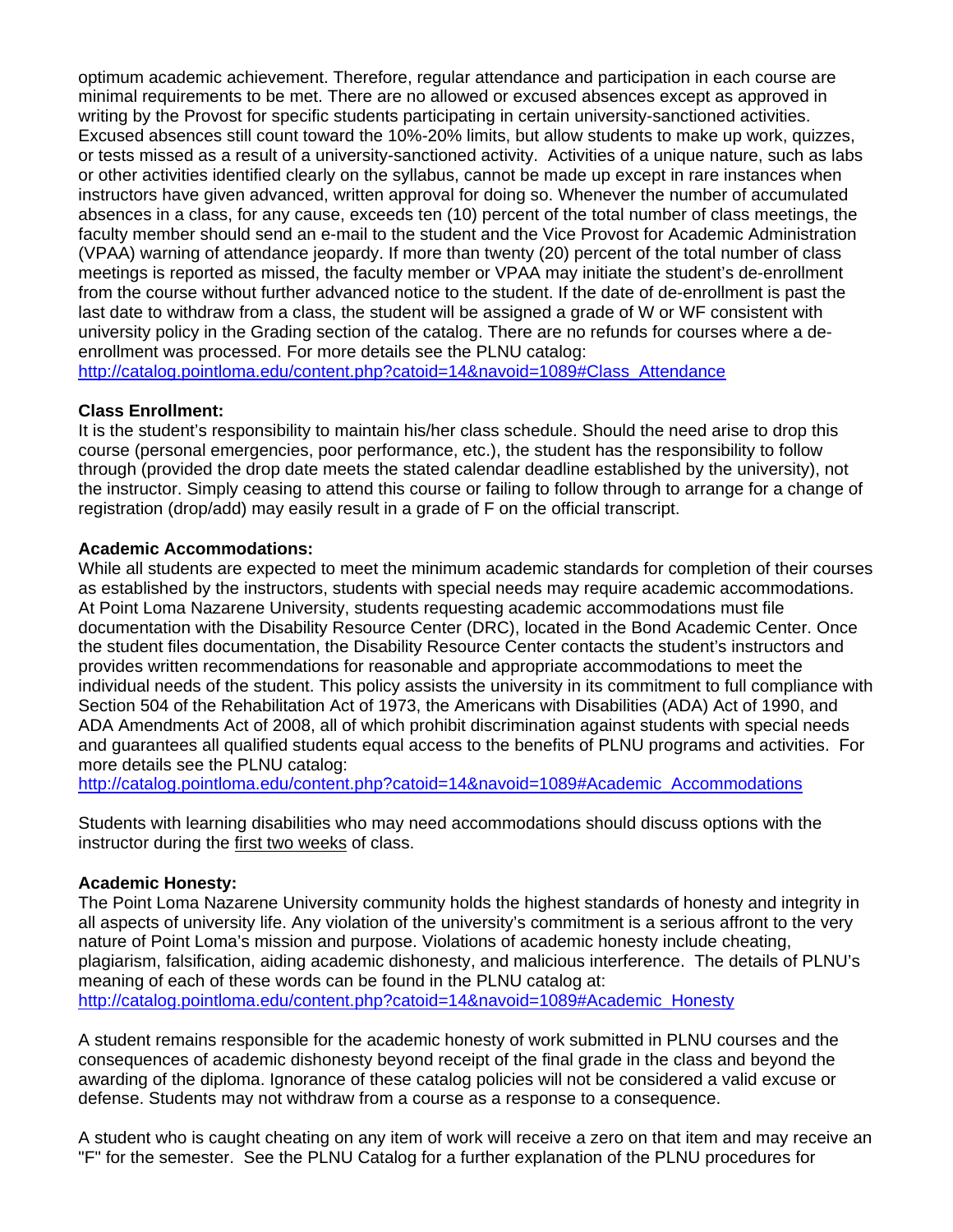## **Final Exam: Date and Time**

The final exam date and time is set by the university at the beginning of the semester and may not be changed by the instructor. Only in the case that a student is required to take three exams during the same day of finals week is an instructor authorized to change the exam date and time for that particular student.

## **Copyright Protected Materials**

Point Loma Nazarene University, as a non-profit educational institution, is entitled by law to use materials protected by the US Copyright Act for classroom education. Any use of those materials outside the class may violate the law.